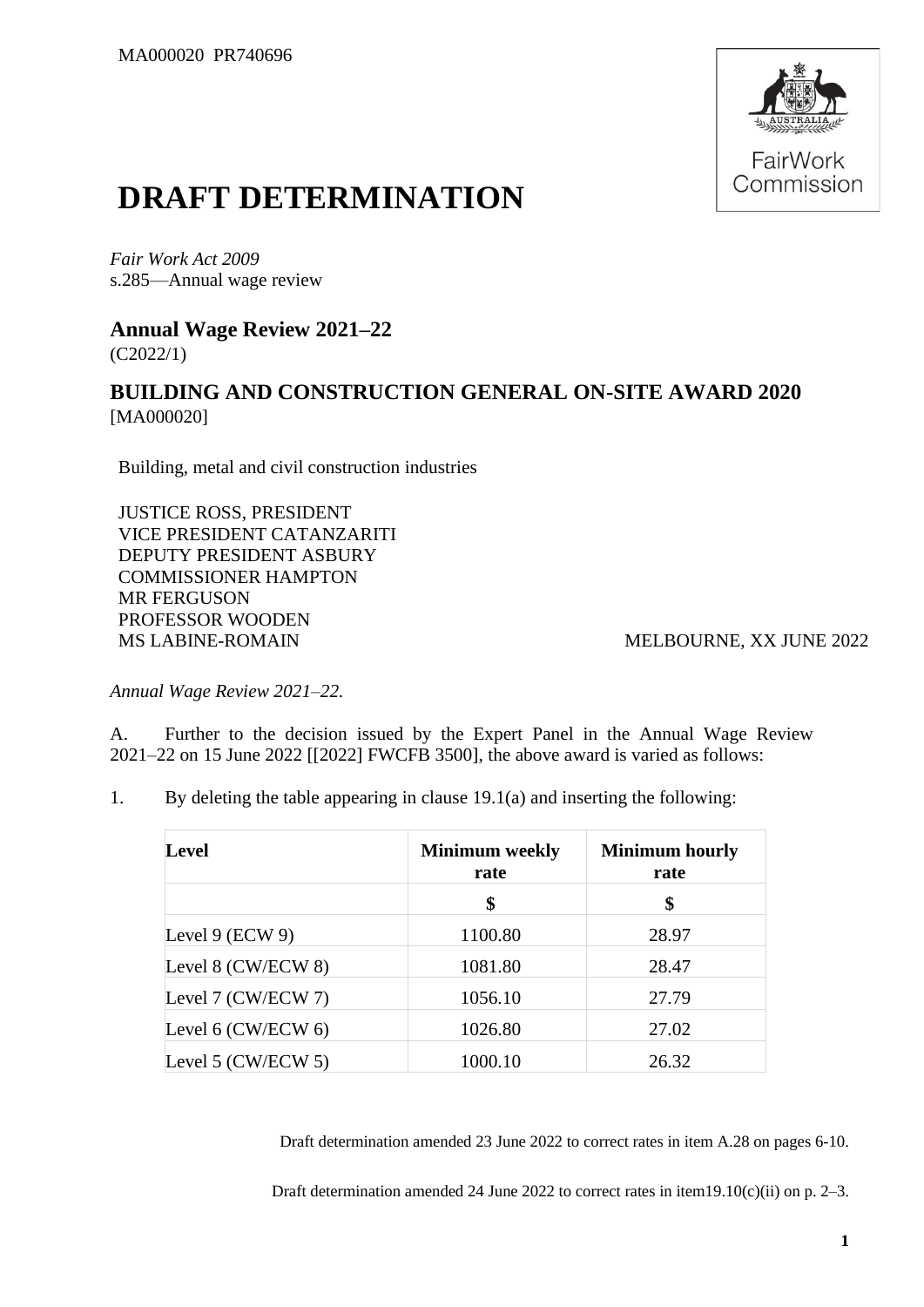| Level                                          | <b>Minimum</b> weekly<br>rate | <b>Minimum hourly</b><br>rate |  |
|------------------------------------------------|-------------------------------|-------------------------------|--|
|                                                | \$                            | \$                            |  |
| Level 4 (CW/ECW 4)                             | 970.50                        | 25.54                         |  |
| Level 3 (CW/ECW 3)                             | 940.90                        | 24.76                         |  |
| Level 2 (CW/ECW 2)                             | 914.20                        | 24.06                         |  |
| Level 1 $(CW/ECW 1)$ —<br>CW/ECW 1 (level d)   | 896.30                        | 23.59                         |  |
| Level 1 $(CW/ECW 1)$ —<br>$CW/ECW$ 1 (level c) | 880.50                        | 23.17                         |  |
| Level 1 $(CW/ECW 1)$ —<br>CW/ECW 1 (level b)   | 868.70                        | 22.86                         |  |
| Level 1 $(CW/ECW 1)$ —<br>CW/ECW1 (level a)    | 852.00                        | 22.42                         |  |

- 2. By deleting the amount "\$21.59" appearing in clause 19.5 and inserting "\$22.58".
- 3. By deleting the table appearing in clause 19.10(b) and inserting the following:

| Item                                                  | <b>Stage 1</b> | Stage 2 | Stage 3 |
|-------------------------------------------------------|----------------|---------|---------|
|                                                       | \$             | \$      | \$      |
| Base rate                                             | 732.34         | 774.14  | 824.24  |
| Industry allowance—<br>civil construction<br>industry | 56.45          | 56.45   | 56.45   |
| Total weekly rate                                     | 788.79         | 830.59  | 880.69  |

4. By deleting the table appearing in clause 19.10(c)(i) and inserting the following:

| Item               | <b>Wage level B</b> | Wage level A |
|--------------------|---------------------|--------------|
|                    | \$                  |              |
| Base rate          | 645.64              | 663.64       |
| Industry allowance | 56.45               | 56.45        |
| Weekly rate        | 702.09              | 720.09       |

5. By deleting the table appearing in clause  $19.10(c)(ii)$  and inserting the following:

| <b>Item</b> | <b>Wage level B</b> | <b>Wage level A</b> |
|-------------|---------------------|---------------------|
|             |                     |                     |
| Base rate   | 645.64              | 663.64              |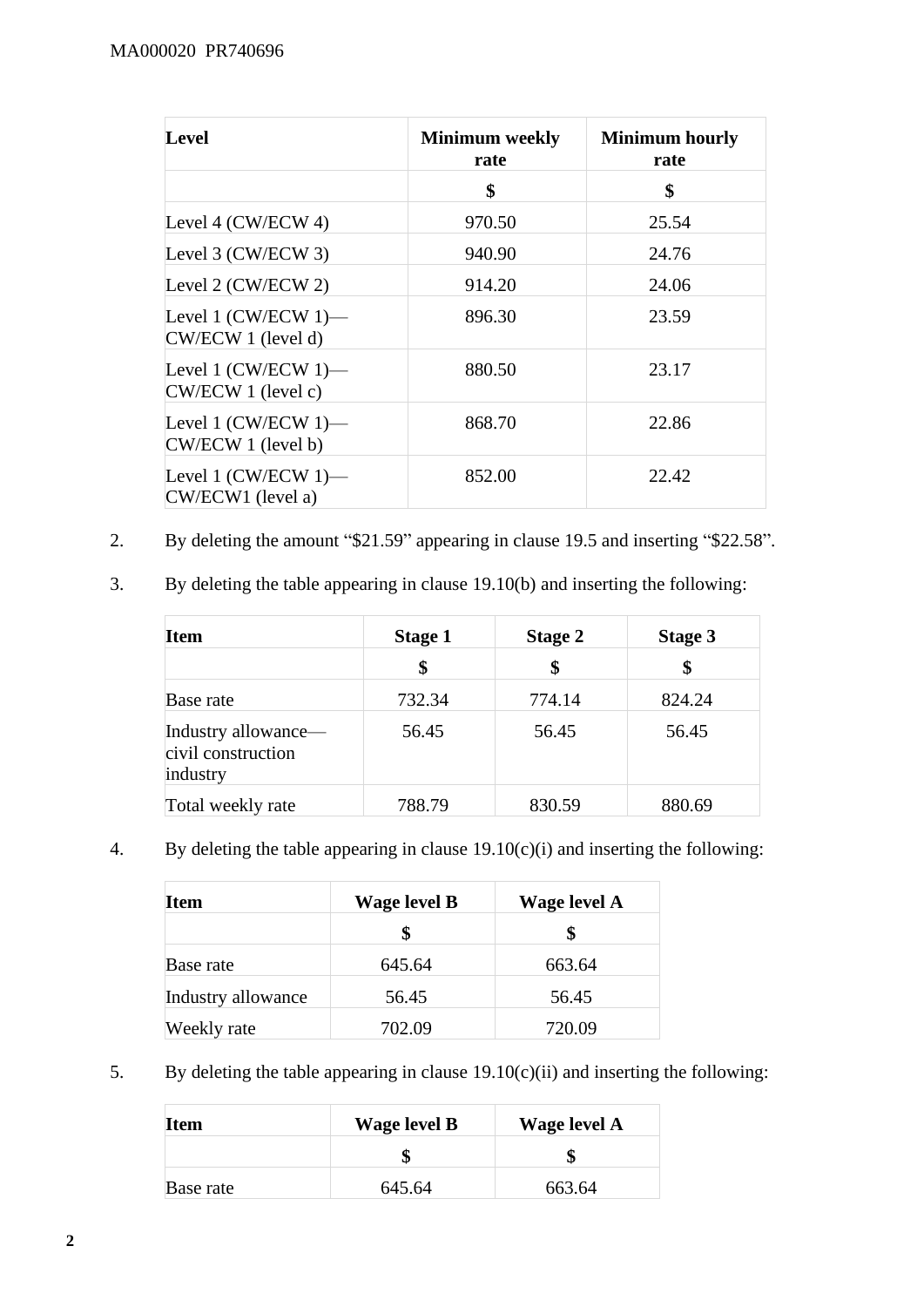| <b>Item</b>        | Wage level B | <b>Wage level A</b> |
|--------------------|--------------|---------------------|
|                    |              |                     |
| Industry allowance | 45.16        | 45.16               |
| Weekly rate        | 690.80       | 708.80              |

6. By deleting the amount "\$53.97" appearing in clause 22.1(a) and inserting "\$56.45".

7. By deleting the amount "\$43.18" appearing in clause 22.1(b) and inserting "\$45.16".

8. By deleting the amount "\$16.19" appearing in clause 23.2(a) and inserting "\$16.94".

9. By deleting the amount "\$3.60" appearing in clause 23.2(b) and inserting "\$3.76".

10. By deleting the amounts "\$0.76" and "\$1.52" wherever they appear in clause 23.3(d) and inserting "\$0.79" and "\$1.58" respectively.

| 11. | By deleting the table appearing in clause $23.3(e)(i)$ and inserting the following |  |  |  |  |  |
|-----|------------------------------------------------------------------------------------|--|--|--|--|--|
|-----|------------------------------------------------------------------------------------|--|--|--|--|--|

| <b>Storeys</b>                                           | \$ per hour |
|----------------------------------------------------------|-------------|
| From the commencement of<br>building to 15th floor level | 0.64        |
| From the 16th to 30th floor level                        | 0.77        |
| From the 31st to 45th floor level                        | 1.19        |
| From the 46th to 60th floor level                        | 1.54        |
| From the 61st floor level onward                         | 1.88        |

12. By deleting the amount "\$0.76" wherever it appears in clause 23.3(f)(i) and inserting "\$0.79".

13. By deleting the amount "\$3.17" appearing in clause 23.4(c) and inserting "\$3.32".

14. By deleting the amount "\$1.07" appearing in clause 23.5 and inserting "\$1.11".

15. By deleting the amount "\$3.24" appearing in clause 23.6(b)(i) and inserting "\$3.39".

16. By deleting the amount "\$5.13" appearing in clause 23.6(b)(ii) and inserting "\$5.36".

17. By deleting the amount "\$71.06" appearing in clause 23.7 and inserting "\$74.33".

- 18. By deleting the amount "\$28.78" appearing in clause 23.8(a) and inserting "\$30.11".
- 19. By deleting the amount "\$42.28" appearing in clause 23.9(b) and inserting "\$44.22".
- 20. By deleting the amount "\$5.52" appearing in clause 23.10(b)(i) and inserting "\$5.77".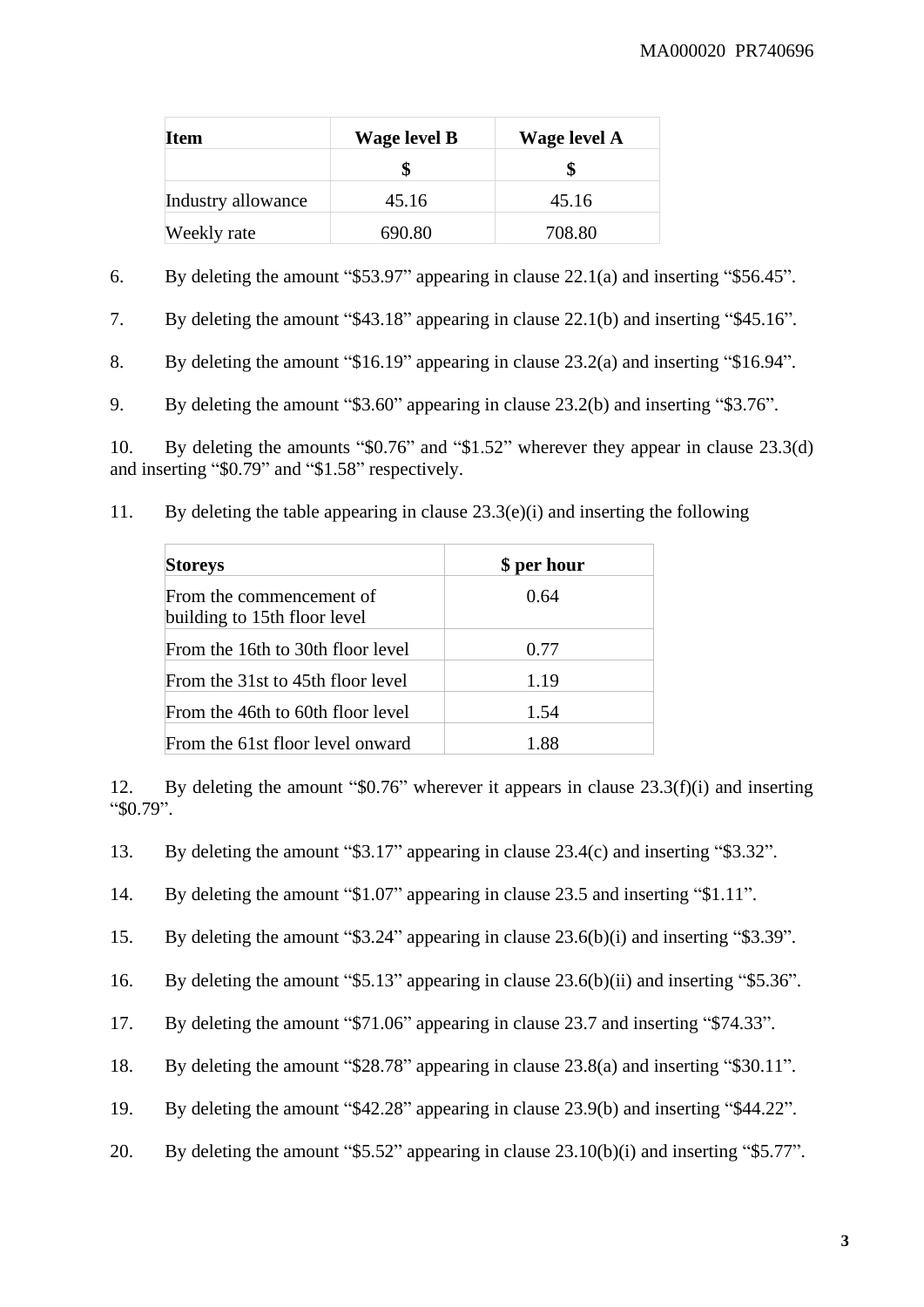- 21. By deleting the amount "\$0.76" appearing in clause 23.10(c) and inserting "\$0.79".
- 22. By deleting the amount "\$133.13" appearing in clause 42.2(a) and inserting "\$139.25".
- 23. By deleting the table appearing in clause 43.2 and inserting the following:

| <b>Classification</b>            | <b>Supervision of 3 or</b><br>more tradespersons,<br>excluding leading hands | <b>Supervision of other</b><br>than 3 or more<br>tradespersons, excluding<br>leading hands |
|----------------------------------|------------------------------------------------------------------------------|--------------------------------------------------------------------------------------------|
|                                  |                                                                              | S                                                                                          |
| Foreperson/supervisor            | 1010.50                                                                      | 1095.40                                                                                    |
| General<br>foreperson/supervisor | 983.20                                                                       | 1072.30                                                                                    |

- 24. By deleting the amount "\$899.50" appearing in clause B.1.1 and inserting "\$940.90".
- 25. By deleting the table appearing in clause B.1.1 and inserting the following:

| <b>Allowance</b>                                                             | <b>Clause</b> | % of weekly<br>standard<br>rate | \$    | Payable                                                           |
|------------------------------------------------------------------------------|---------------|---------------------------------|-------|-------------------------------------------------------------------|
| <b>Industry allowances</b>                                                   |               |                                 |       |                                                                   |
| General building and construction<br>industry allowance*                     | 22.1(a)       | 6.0                             | 56.45 | per week                                                          |
| Civil construction industry allowance*                                       | 22.1(a)       | 6.0                             | 56.45 | per week                                                          |
| Metal and engineering construction<br>industry allowance*                    | 22.1(a)       | 6.0                             | 56.45 | per week                                                          |
| Residential building and construction<br>industry*                           | 22.1(b)       | 4.8                             | 45.16 | per week                                                          |
| <b>All sectors</b>                                                           |               |                                 |       |                                                                   |
| Mobile cranes capacity adjustment<br>formula (Level 5 (CW/EW5) and<br>above) | 19.5          | 2.4                             | 22.58 | per week for<br>each<br>additional 40<br>tonnes over<br>max limit |
| Underground allowance (other than<br>Operator classification)*               | 23.2(a)       | 1.8                             | 16.94 | per week                                                          |
| Underground allowance—no more<br>than 4 days/shifts in ordinary week         | 23.2(b)       | 0.4                             | 3.76  | per day or<br>shift                                               |
| First aid allowance—minimum<br>qualifications                                | 23.6(b)(i)    | 0.36                            | 3.39  | per day                                                           |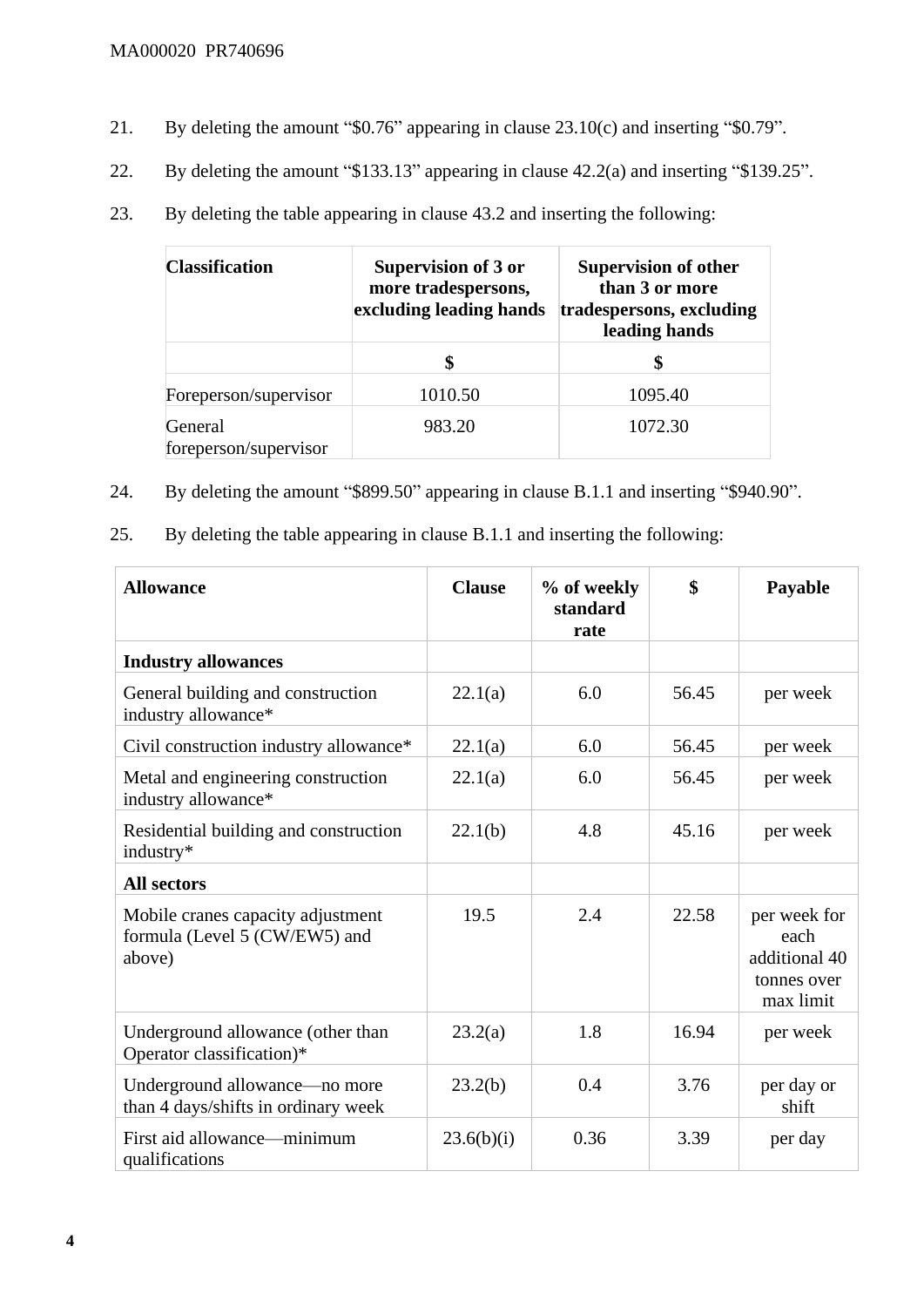| <b>Allowance</b>                                                   | <b>Clause</b> | % of weekly<br>standard<br>rate | \$     | Payable  |
|--------------------------------------------------------------------|---------------|---------------------------------|--------|----------|
| First aid allowance—higher first aid<br>certificate                | 23.6(b)(ii)   | 0.57                            | 5.36   | per day  |
| Air-conditioning industry and<br>refrigeration industry allowances | 23.7          | 7.9                             | 74.33  | per week |
| Electrician's licence allowance*                                   | 23.8(a)       | 3.2                             | 30.11  | per week |
| In charge of plant allowance                                       | 23.9(b)       | 4.7                             | 44.22  | per week |
| Lift industry                                                      |               |                                 |        |          |
| Lift industry allowance*                                           | 42.2(a)       | 14.8                            | 139.25 | per week |

26. By deleting the amount "\$23.67" appearing in clause B.1.2 and inserting "\$24.76".

27. By deleting the table appearing in clause B.1.2 and inserting the following:

| <b>Allowance</b>                                                                                                                     | <b>Clause</b> | % of hourly<br>standard rate | \$   | Payable                                         |
|--------------------------------------------------------------------------------------------------------------------------------------|---------------|------------------------------|------|-------------------------------------------------|
| <b>All sectors</b>                                                                                                                   |               |                              |      |                                                 |
| Multistorey allowance—structure<br>without regular storey levels-work<br>above 15 metres                                             | 23.3(d)       | 3.2                          | 0.79 | per hour                                        |
| Multistorey allowance—structure<br>without regular storey levels-work<br>above each additional 15 metres                             | 23.3(d)       | 3.2                          | 0.79 | per hour for<br>each<br>additional<br>15 metres |
| Multistorey allowance-<br>commencement of building to 15th<br>floor level                                                            | 23.3(e)(i)    | 2.6                          | 0.64 | per hour                                        |
| Multistorey allowance—16th to 30th<br>floor level—where structural or<br>reinforcing steel, boxing or walls rise<br>above 16th floor | 23.3(e)(i)    | 3.1                          | 0.77 | per hour                                        |
| Multistorey allowance—31st to 45th<br>floor level—where structural or<br>reinforcing steel, boxing or walls rise<br>above 31st floor | 23.3(e)(i)    | 4.8                          | 1.19 | per hour                                        |
| Multistorey allowance—46th to 60th<br>floor level—where structural or<br>reinforcing steel, boxing or walls rise<br>above 46th floor | 23.3(e)(i)    | 6.2                          | 1.54 | per hour                                        |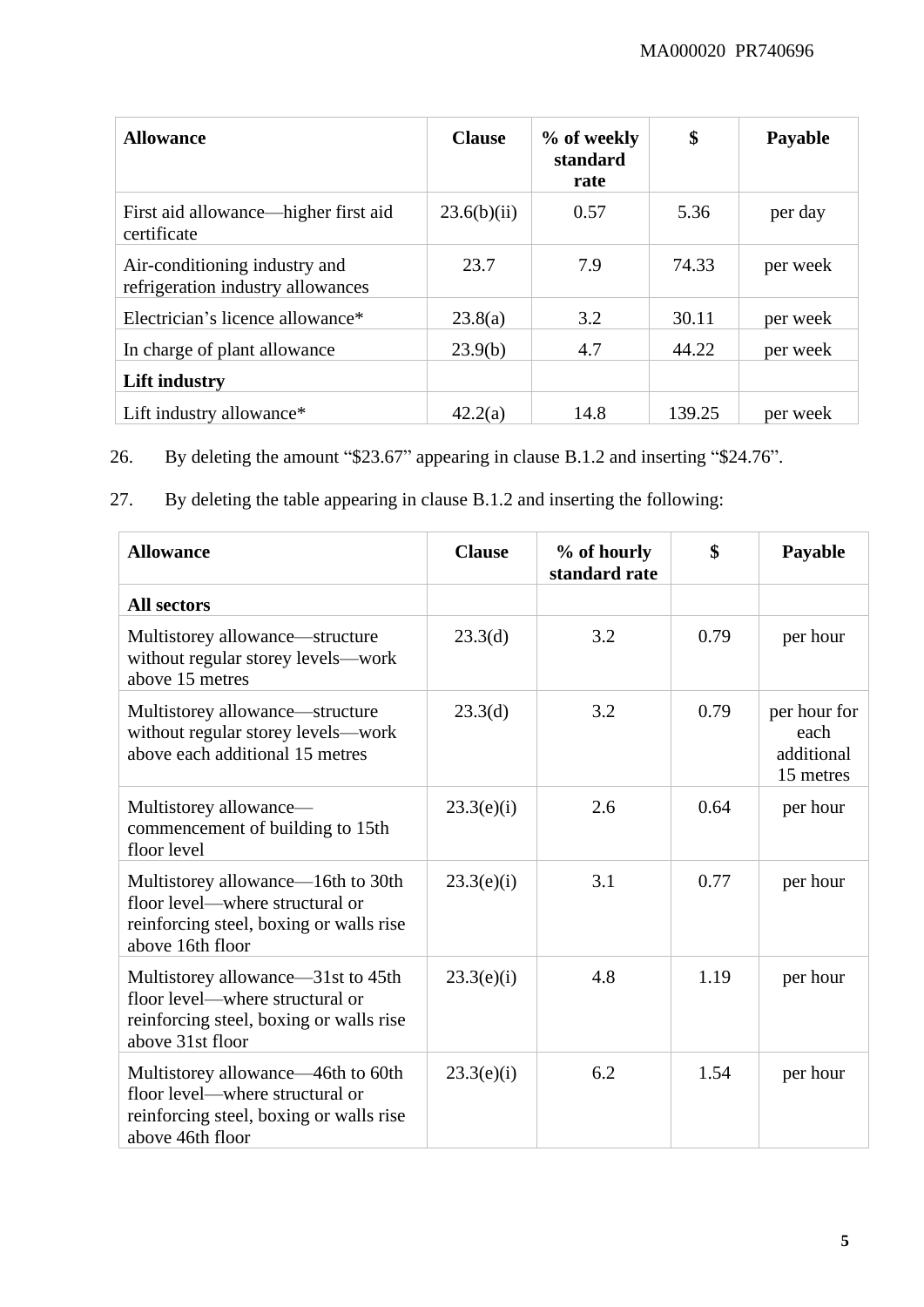| <b>Allowance</b>                                                                                                                    | <b>Clause</b> | % of hourly<br>standard rate | \$   | Payable                                         |
|-------------------------------------------------------------------------------------------------------------------------------------|---------------|------------------------------|------|-------------------------------------------------|
| Multistorey allowance—61st floor<br>level onward—where structural or<br>reinforcing steel, boxing or walls rise<br>above 61st floor | 23.3(e)(i)    | 7.6                          | 1.88 | per hour                                        |
| Multistorey allowance—service<br>core—work more than 15 metres<br>above main structure                                              | 23.3(f)(i)    | 3.2                          | 0.79 | per hour                                        |
| Multistorey allowance-service<br>core—work above each additional 15<br>metres                                                       | 23.3(f)(i)    | 3.2                          | 0.79 | per hour for<br>each<br>additional<br>15 metres |
| Laser safety officer allowance                                                                                                      | 23.4(c)       | 13.4                         | 3.32 | per day or<br>part thereof                      |
| Carpenter-diver allowance <sup>1</sup>                                                                                              | 23.5          | 4.5                          | 1.11 | per hour                                        |
| <b>General building and construction</b><br>sector                                                                                  |               |                              |      |                                                 |
| Computing quantities allowance                                                                                                      | 23.10(b)(i)   | 23.3                         | 5.77 | per day or<br>part thereof                      |
| Scaffolding or rigging certificate<br>allowance                                                                                     | 23.10(c)      | 3.2                          | 0.79 | per hour                                        |

28. By deleting clause D.5 and inserting the following:

# **D.5 Minimum Wages**

# **D.5.1 Minimum wages for full-time traineeships**

#### **(a) Wage Level A**

Subject to clause D.5.3 of this schedule, the minimum wages for a trainee undertaking a full-time AQF Certificate Level I–III traineeship whose training package and AQF certificate levels are allocated to Wage Level A by clause D.7.1 are:

|                            | <b>Highest year of schooling completed</b> |          |          |
|----------------------------|--------------------------------------------|----------|----------|
|                            | Year 10                                    | Year 11  | Year 12  |
|                            | per week                                   | per week | per week |
|                            | \$                                         | \$       |          |
| School leaver              | 363.40                                     | 400.10   | 475.90   |
| Plus 1 year out of school  | 400.10                                     | 475.90   | 553.90   |
| Plus 2 years out of school | 475.90                                     | 553.90   | 644.50   |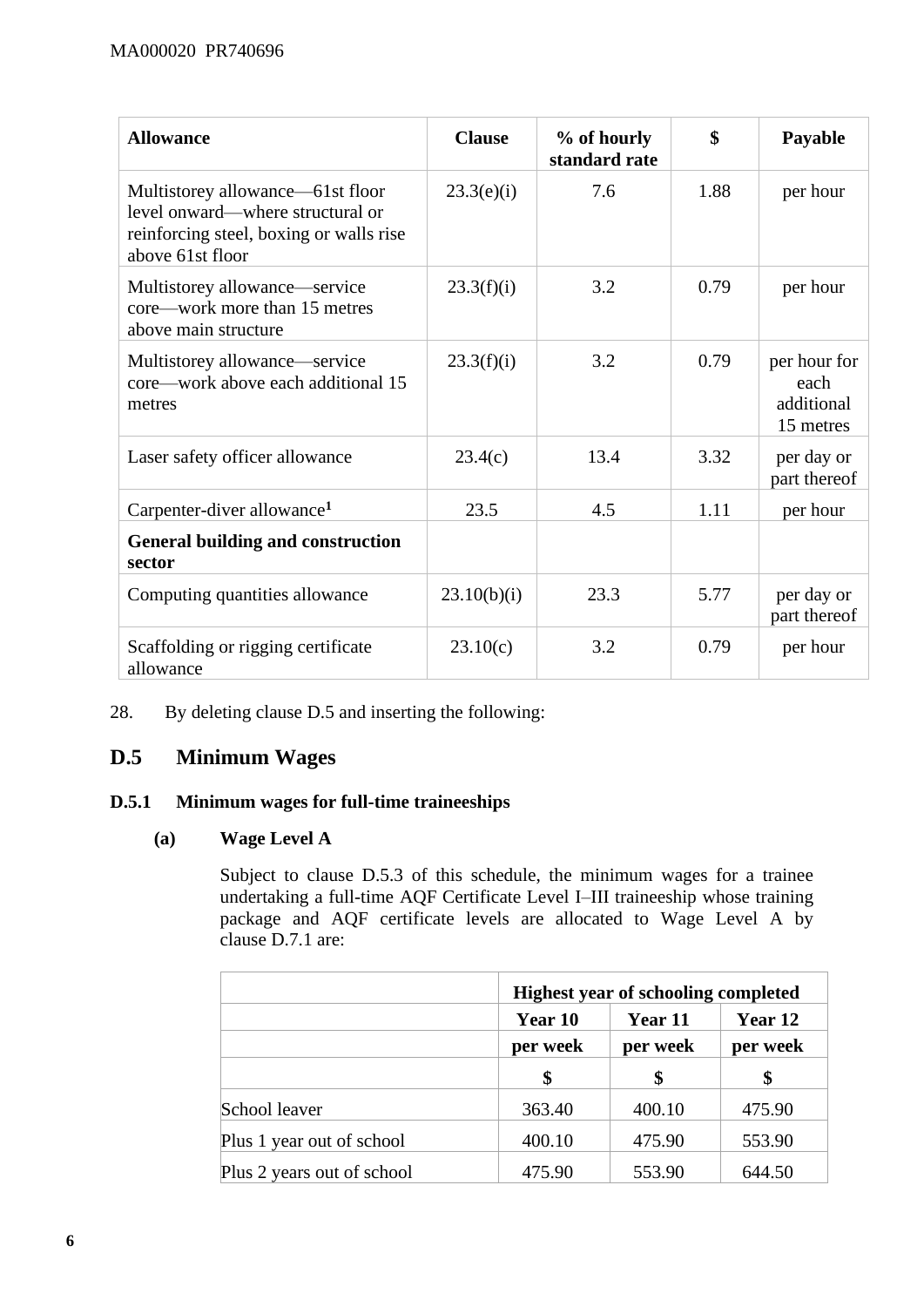|                                    | <b>Highest year of schooling completed</b> |          |          |
|------------------------------------|--------------------------------------------|----------|----------|
|                                    | Year 11<br>Year 10                         |          | Year 12  |
|                                    | per week                                   | per week | per week |
|                                    | \$                                         | \$       |          |
| Plus 3 years out of school         | 553.90                                     | 644.50   | 738.00   |
| Plus 4 years out of school         | 644.50                                     | 738.00   |          |
| Plus 5 or more years out of school | 738.00                                     |          |          |

#### **(b) Wage Level B**

Subject to clause D.5.3 of this schedule, the minimum wages for a trainee undertaking a full-time AQF Certificate Level I–III traineeship whose training package and AQF certificate levels are allocated to Wage Level B by clause D.7.2 are:

|                                    | <b>Highest year of schooling completed</b> |          |          |
|------------------------------------|--------------------------------------------|----------|----------|
|                                    | Year 10                                    | Year 11  | Year 12  |
|                                    | per week                                   | per week | per week |
|                                    | \$                                         | \$       | \$       |
| School leaver                      | 363.40                                     | 400.10   | 463.80   |
| Plus 1 year out of school          | 400.10                                     | 463.80   | 533.50   |
| Plus 2 years out of school         | 463.80                                     | 533.50   | 625.80   |
| Plus 3 years out of school         | 533.50                                     | 625.80   | 713.70   |
| Plus 4 years out of school         | 625.80                                     | 713.70   |          |
| Plus 5 or more years out of school | 713.70                                     |          |          |

# **(c) Wage Level C**

Subject to clause D.5.3 of this schedule, the minimum wages for a trainee undertaking a full-time AQF Certificate Level I–III traineeship whose training package and AQF certificate levels are allocated to Wage Level C by clause D.7.3 are:

|                           |          | <b>Highest year of schooling completed</b> |          |  |
|---------------------------|----------|--------------------------------------------|----------|--|
|                           | Year 10  | Year 11                                    | Year 12  |  |
|                           | per week | per week                                   | per week |  |
|                           | \$       |                                            |          |  |
| School leaver             | 363.40   | 400.10                                     | 463.80   |  |
| Plus 1 year out of school | 400.10   | 463.80                                     | 524.50   |  |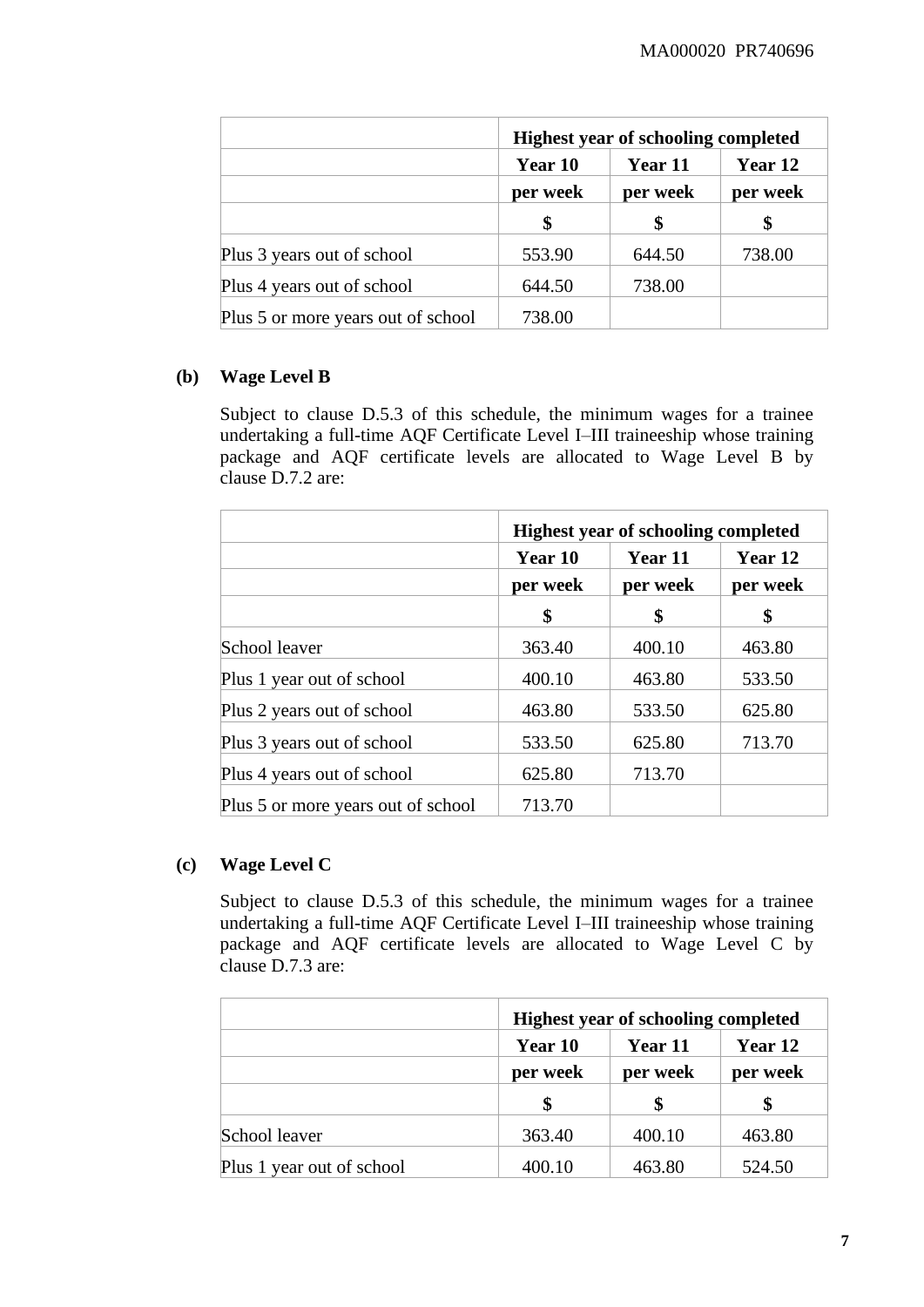|                                    | <b>Highest year of schooling completed</b> |          |          |
|------------------------------------|--------------------------------------------|----------|----------|
|                                    | Year 10                                    | Year 11  | Year 12  |
|                                    | per week                                   | per week | per week |
|                                    | \$                                         | \$       | \$       |
| Plus 2 years out of school         | 463.80                                     | 524.50   | 586.00   |
| Plus 3 years out of school         | 524.50                                     | 586.00   | 652.70   |
| Plus 4 years out of school         | 586.00                                     | 652.70   |          |
| Plus 5 or more years out of school | 652.70                                     |          |          |

# **(d) AQF Certificate Level IV traineeships**

- **(i)** Subject to clause D.5.3 of this schedule, the minimum wages for a trainee undertaking a full-time AQF Certificate Level IV traineeship are the minimum wages for the relevant full-time AQF Certificate Level III traineeship with the addition of **3.8%** to those minimum wages.
- **(ii)** Subject to clause D.5.3 of this schedule, the minimum wages for an adult trainee undertaking a full-time AQF Certificate Level IV traineeship are as follows, provided that the relevant wage level is that for the relevant AQF Certificate Level III traineeship:

| <b>Wage level</b> | First year of<br>traineeship | <b>Second and</b><br>subsequent years of<br>traineeship |
|-------------------|------------------------------|---------------------------------------------------------|
|                   | per week                     | per week                                                |
|                   | \$                           |                                                         |
| Wage Level A      | 766.00                       | 795.10                                                  |
| Wage Level B      | 740.80                       | 769.00                                                  |
| Wage Level C      | 677.50                       | 703.20                                                  |

# **D.5.2 Minimum wages for part-time traineeships**

# **(a) Wage Level A**

Subject to clauses D.5.2(f) and D.5.3 of this schedule, the minimum wages for a trainee undertaking a part-time AQF Certificate Level I–III traineeship whose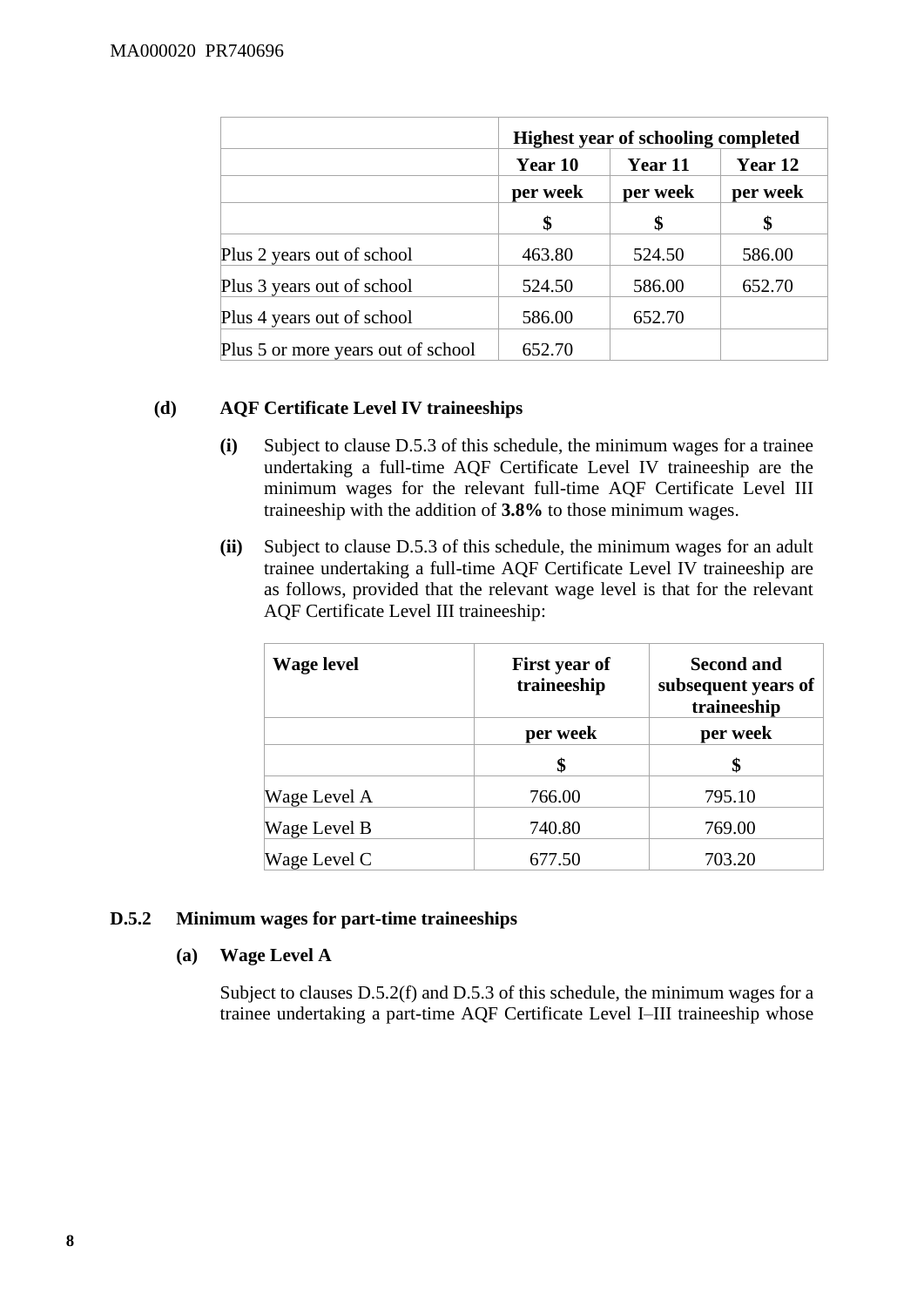|                                    | <b>Highest year of schooling completed</b> |          |          |
|------------------------------------|--------------------------------------------|----------|----------|
|                                    | Year 10                                    | Year 11  | Year 12  |
|                                    | per hour                                   | per hour | per hour |
|                                    | \$                                         | \$       | \$       |
| School leaver                      | 11.95                                      | 13.16    | 15.65    |
| Plus 1 year out of school          | 13.16                                      | 15.65    | 18.22    |
| Plus 2 years out of school         | 15.65                                      | 18.22    | 21.20    |
| Plus 3 years out of school         | 18.22                                      | 21.20    | 24.28    |
| Plus 4 years out of school         | 21.20                                      | 24.28    |          |
| Plus 5 or more years out of school | 24.28                                      |          |          |

training package and AQF certificate levels are allocated to Wage Level A by clause D.7.1 are:

# **(b) Wage Level B**

Subject to clauses D.5.2(f) and D.5.3 of this schedule, the minimum wages for a trainee undertaking a part-time AQF Certificate Level I–III traineeship whose training package and AQF certificate levels are allocated to Wage Level B by clause D.7.2 are:

|                                    | <b>Highest year of schooling completed</b> |          |          |
|------------------------------------|--------------------------------------------|----------|----------|
|                                    | Year 10                                    | Year 11  | Year 12  |
|                                    | per hour                                   | per hour | per hour |
|                                    | \$                                         | \$       | \$       |
| School leaver                      | 11.95                                      | 13.16    | 15.26    |
| Plus 1 year out of school          | 13.16                                      | 15.26    | 17.55    |
| Plus 2 years out of school         | 15.26                                      | 17.55    | 20.59    |
| Plus 3 years out of school         | 17.55                                      | 20.59    | 23.48    |
| Plus 4 years out of school         | 20.59                                      | 23.48    |          |
| Plus 5 or more years out of school | 23.48                                      |          |          |

# **(c) Wage Level C**

Subject to clauses D.5.2(f) and D.5.3 of this schedule, the minimum wages for a trainee undertaking a part-time AQF Certificate Level I–III traineeship whose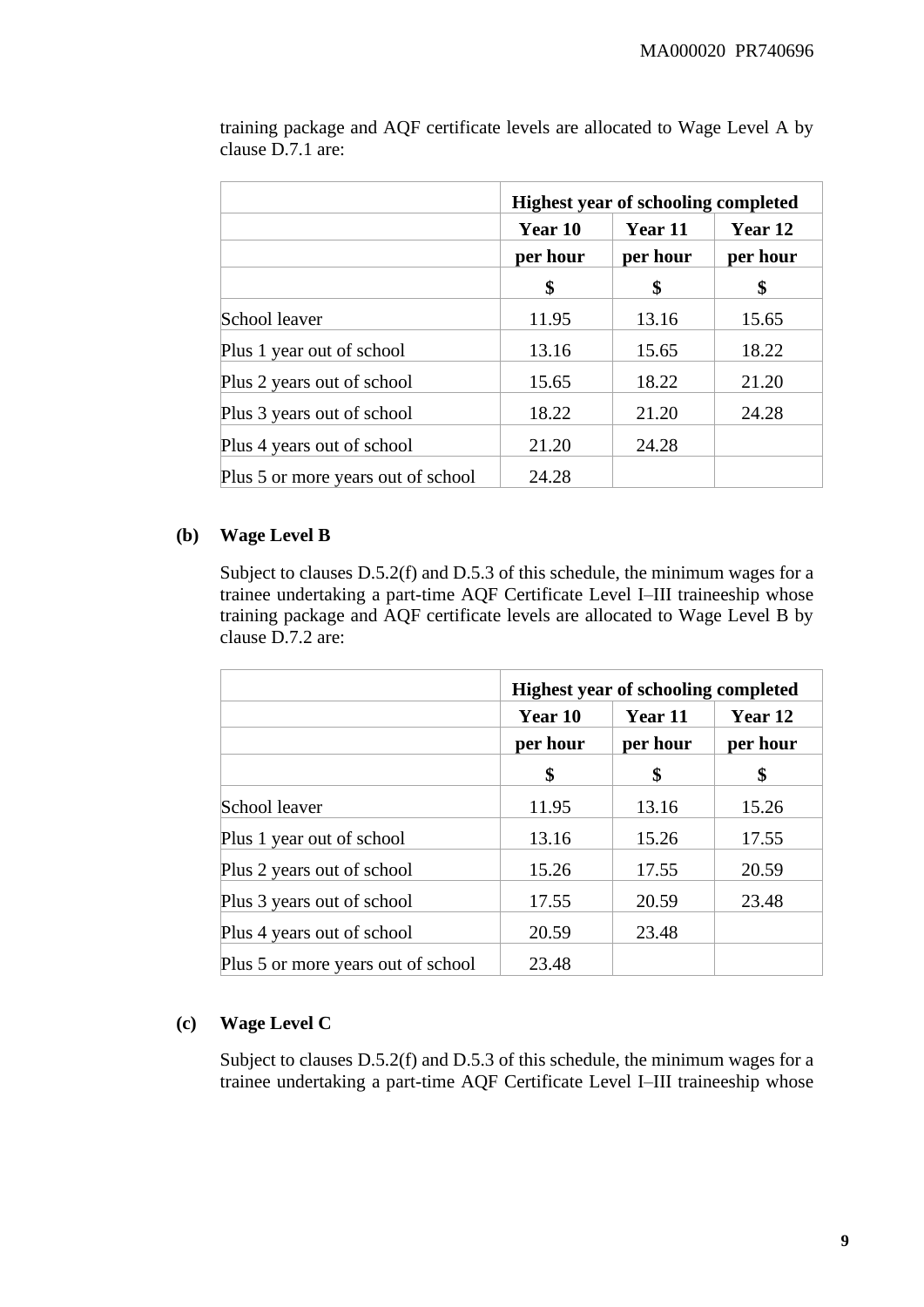|                                    | <b>Highest year of schooling completed</b> |          |          |
|------------------------------------|--------------------------------------------|----------|----------|
|                                    | Year 10                                    | Year 11  | Year 12  |
|                                    | per hour                                   | per hour | per hour |
|                                    | \$                                         | \$       | \$       |
| School leaver                      | 11.95                                      | 13.16    | 15.26    |
| Plus 1 year out of school          | 13.16                                      | 15.26    | 17.25    |
| Plus 2 years out of school         | 15.26                                      | 17.25    | 19.28    |
| Plus 3 years out of school         | 17.25                                      | 19.28    | 21.47    |
| Plus 4 years out of school         | 19.28                                      | 21.47    |          |
| Plus 5 or more years out of school | 21.47                                      |          |          |

training package and AQF certificate levels are allocated to Wage Level C by clause D.7.3 are:

#### **(d) School-based traineeships**

Subject to clauses D.5.2(f) and D.5.3 of this schedule, the minimum wages for a trainee undertaking a school-based AQF Certificate Level I–III traineeship whose training package and AQF certificate levels are allocated to Wage Levels A, B or C by clause D.7 are as follows when the trainee works ordinary hours:

| <b>Year of schooling</b> |          |  |
|--------------------------|----------|--|
| <b>Year 11 or lower</b>  | Year 12  |  |
| per hour                 | per hour |  |
| \$                       |          |  |
| 11.95                    | 13.16    |  |

# **(e) AQF Certificate Level IV traineeships**

- **(i)** Subject to clauses D.5.2(f) and D.5.3 of this schedule, the minimum wages for a trainee undertaking a part-time AQF Certificate Level IV traineeship are the minimum wages for the relevant part-time AQF Certificate Level III traineeship with the addition of **3.8%** to those minimum wages.
- **(ii)** Subject to clauses D.5.2(f) and D.5.3 of this schedule, the minimum wages for an adult trainee undertaking a part-time AQF Certificate Level IV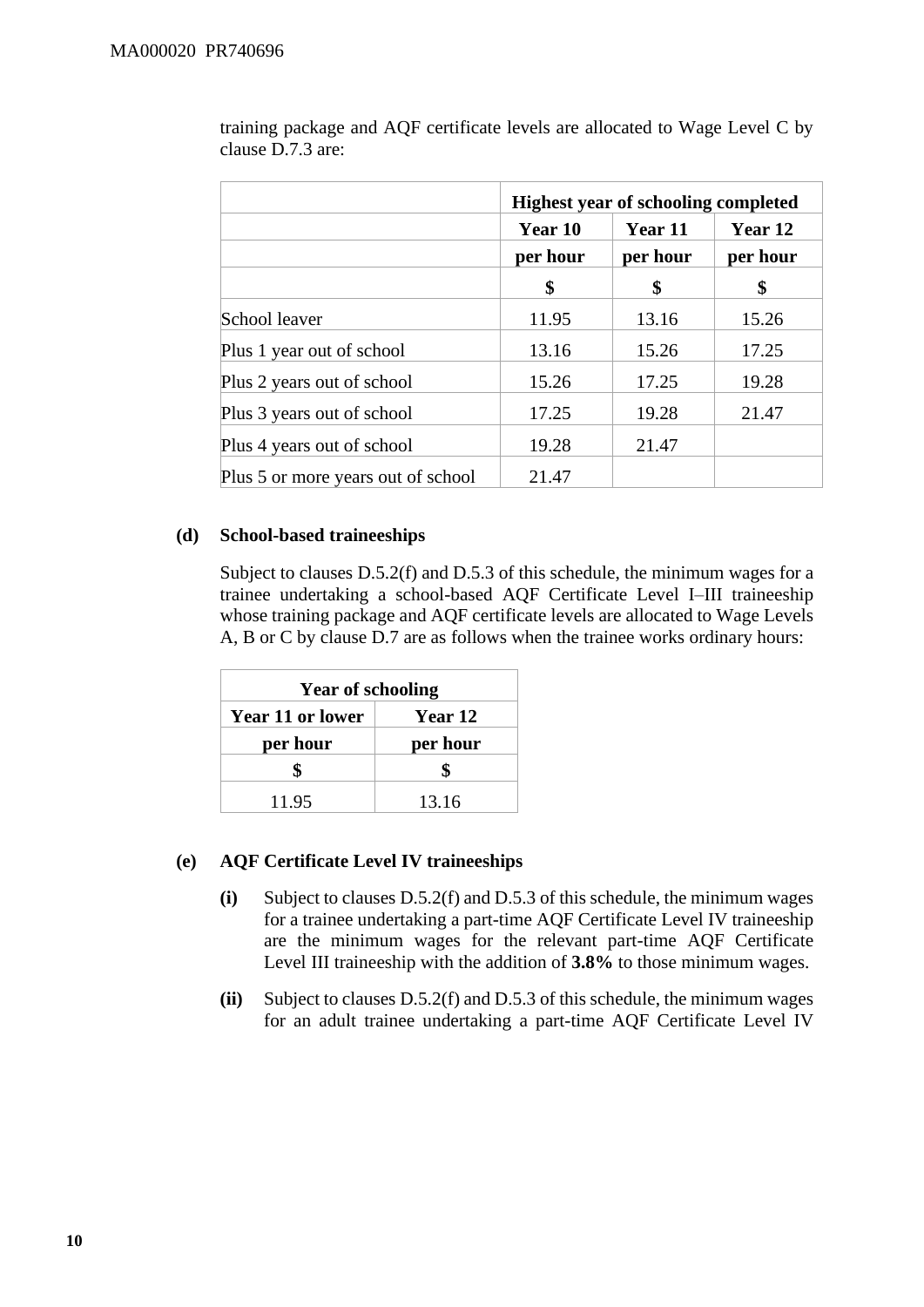| <b>Wage level</b> | First year of<br>traineeship | <b>Second and</b><br>subsequent years<br>of traineeship |
|-------------------|------------------------------|---------------------------------------------------------|
|                   | per hour                     | per hour                                                |
|                   | \$                           | \$                                                      |
| Wage Level A      | 25.20                        | 26.15                                                   |
| Wage Level B      | 24.37                        | 25.30                                                   |
| Wage Level C      | 22.29                        | 23.13                                                   |

traineeship are as follows, provided that the relevant wage level is that for the relevant AQF Certificate Level III traineeship:

#### **(f) Calculating the actual minimum wage**

- **(i)** Where the full-time ordinary hours of work are not 38 or an average of 38 per week, the appropriate hourly minimum wage is obtained by multiplying the relevant minimum wage in clauses D.5.2(a)–(e) of this schedule by 38 and then dividing the figure obtained by the full-time ordinary hours of work per week.
- **(ii)** Where the approved training for a part-time traineeship is provided fully off-the-job by a registered training organisation, for example at school or at TAFE, the relevant minimum wage in clauses  $D.5.2(a)$ –(e) of this schedule applies to each ordinary hour worked by the trainee.
- **(iii)** Where the approved training for a part-time traineeship is undertaken solely on-the-job or partly on-the-job and partly off-the-job, the relevant minimum wage in clauses D.5.2(a)–(e) of this schedule minus **20%** applies to each ordinary hour worked by the trainee.

#### **D.5.3 Other minimum wage provisions**

- **(a)** An employee who was employed by an employer immediately prior to becoming a trainee with that employer must not suffer a reduction in their minimum wage per week or per hour by virtue of becoming a trainee. Casual loadings will be disregarded when determining whether the employee has suffered a reduction in their minimum wage.
- **(b)** If a qualification is converted from an AQF Certificate Level II to an AQF Certificate Level III traineeship, or from an AQF Certificate Level III to an AQF Certificate Level IV traineeship, then the trainee must be paid the next highest minimum wage provided in this schedule, where a higher minimum wage is provided for the new AQF certificate level.

#### **D.5.4 Default wage rate**

The minimum wage for a trainee undertaking an AQF Certificate Level I–III traineeship whose training package and AQF certificate level are not allocated to a wage level by clause D.7 is the relevant minimum wage under this schedule for a